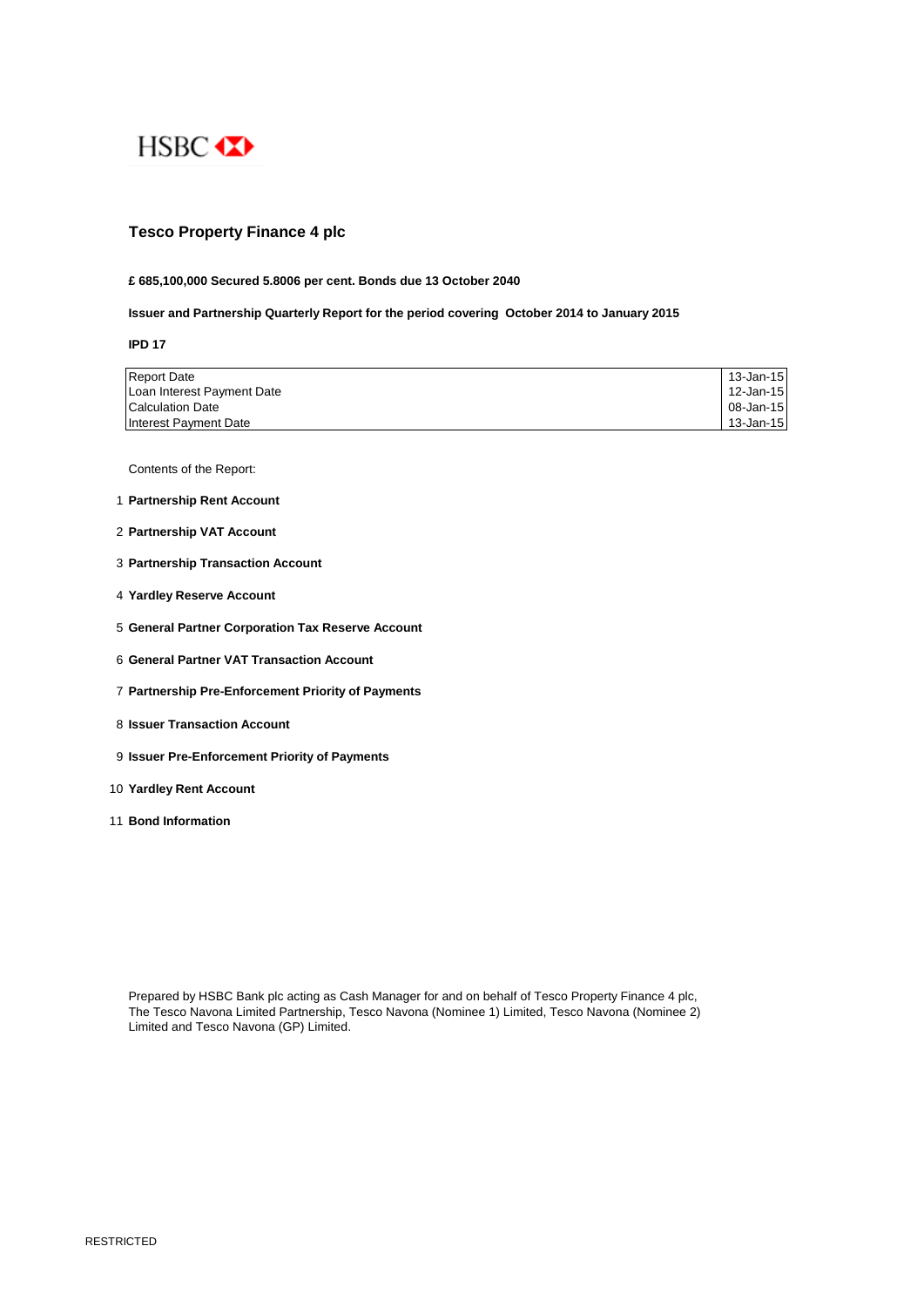#### **1. Partnership Rent Ac**

|             | Opening Balance                    | 5.000.00 Cr         |
|-------------|------------------------------------|---------------------|
| <b>DATE</b> | <b>ENTRY DETAILS</b>               | CR/DR<br>AMOUNT (£) |
| 09-Feb-11   | Initial Deposit on Closing Date    | 5,000.00 Cr         |
| 23-Dec-14   | Rent                               | 8,455,812.06 Cr     |
| 12-Jan-15   | To Partnership Transaction Account | 8.455.812.06 Dr     |
|             | Closing Balance                    | 5,000.00 Cr         |
|             |                                    |                     |

# **2. Partnership VAT Account 70728703**

|                        | Opening Balance       | 2.086.475.27 Cr     |
|------------------------|-----------------------|---------------------|
| <b>DATE</b>            | <b>ENTRY DETAILS</b>  | AMOUNT (£)<br>CR/DR |
|                        |                       |                     |
| 10-Oct-14              | Savills               | 2,097.40 Cr         |
| 10-Oct-14              | Savills               | 21,721.40 Cr        |
| 29-Oct-14              | <b>HMRC VAT Repay</b> | 1,828,772.44 Dr     |
| 05-Nov-14              | Savills               | 2,434.15 Cr         |
| 05-Nov-14              | Savills               | 5,076.99 Cr         |
| 09-Dec-14              | Savills               | 1,899.41 Cr         |
| 09-Dec-14              | Savills               | 5,257.95 Cr         |
| 23-Dec-14              | <b>Tesco Rent</b>     | 1,819,324.22 Cr     |
| 06-Jan-15              | Savills               | 2,800.35 Cr         |
| 06-Jan-15              | Savills               | 31,309.05 Cr        |
|                        |                       |                     |
|                        |                       |                     |
| <b>Closing Balance</b> |                       | 2,149,623.75 Cr     |

#### **3. Partnership Transaction Account 70728711**

|               | Opening Balance             | 7.894.51 Cr      |       |
|---------------|-----------------------------|------------------|-------|
| <b>DATE</b>   | <b>ENTRY DETAILS</b>        | AMOUNT (£)       | CR/DR |
|               |                             |                  |       |
| 07-Jan-15     | <b>Credit Interest</b>      | 1.560.48 Cr      |       |
| $12 - Jan-15$ | Transfer from Rent          | 8,455,812.06 Cr  |       |
| 12-Jan-15     | <b>Trustee Fee</b>          | 1.500.00 Dr      |       |
| 12-Jan-15     | Ongoing Fee                 | 21.383.36 Dr     |       |
| 12-Jan-15     | Expenses                    | 23,718.25 Dr     |       |
| 12-Jan-15     | Partnership Swap payment    | 1.111.233.95 Cr  |       |
| 12-Jan-15     | Partnership Debt            | 10,277,163.71 Dr |       |
| 12-Jan-15     | <b>Yardley Rent Account</b> | 1,073,241.46 Cr  |       |
| $12 - Jan-15$ | Spenhill                    | 221.194.78 Dr    |       |
|               | Closing Balance             | 104,782.36 Cr    |       |

# **4. Yardley Reserve Account 70729192**

|             | Opening Balance        | 261,435.47 Cr       |
|-------------|------------------------|---------------------|
| <b>DATE</b> | <b>ENTRY DETAILS</b>   | AMOUNT (£)<br>CR/DR |
|             |                        |                     |
|             |                        |                     |
|             |                        |                     |
|             | <b>Closing Balance</b> | 261,435.47 Cr       |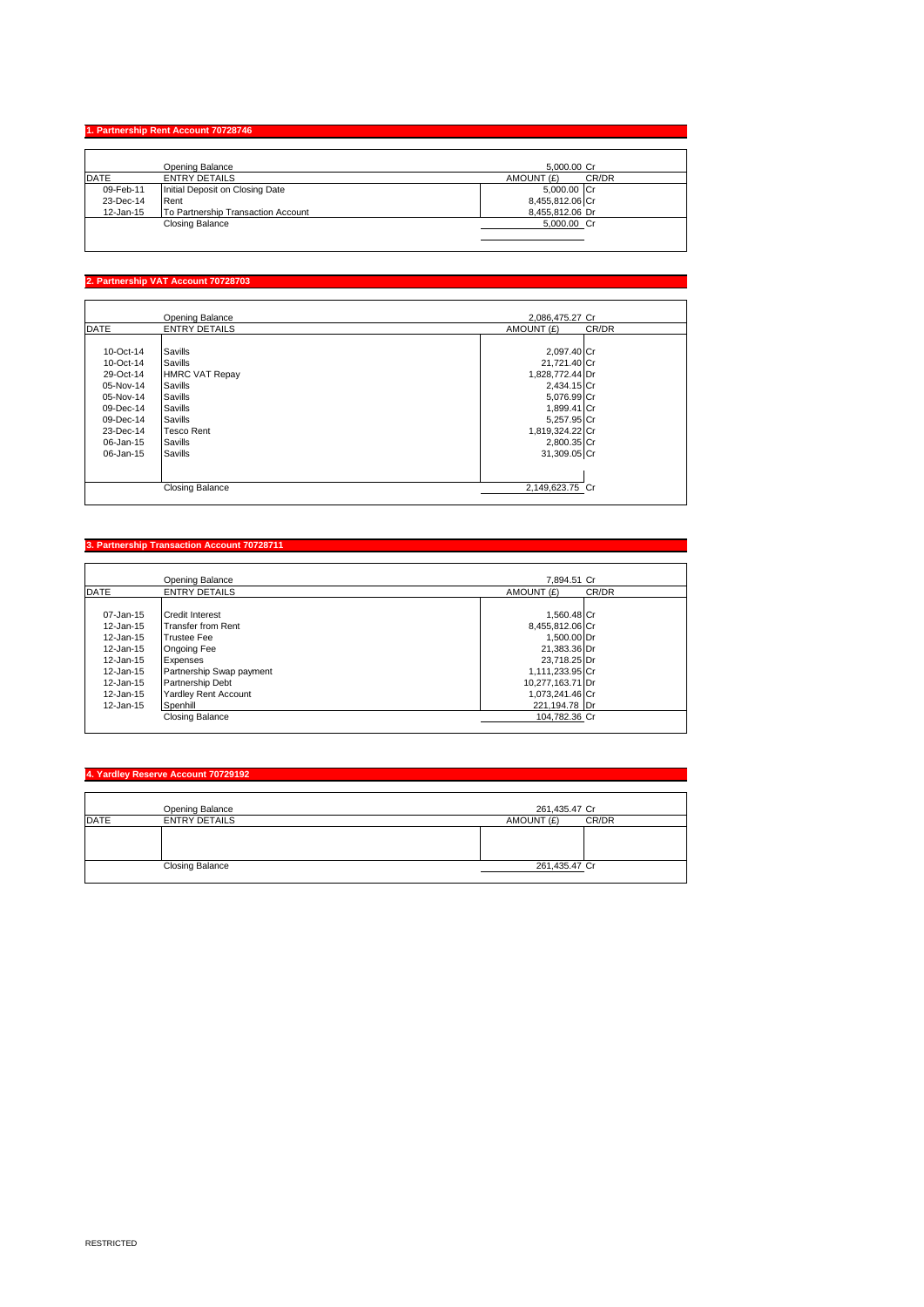# **5. General Partner Corporation Tax Reserve Account 70728770** Opening Balance 309,272.59 Cr DATE ENTRY DETAILS AMOUNT (£) CR/DR Closing Balance 309,272.59 Cr

# **6. General Partner VAT Transaction Account 70728762**

|             | Opening Balance        |            | 0.00 Cr |
|-------------|------------------------|------------|---------|
| <b>DATE</b> | <b>ENTRY DETAILS</b>   | AMOUNT (£) | CR/DR   |
|             |                        |            |         |
|             |                        |            |         |
|             |                        |            |         |
|             | <b>Closing Balance</b> |            | 0.00 Cr |
|             |                        |            |         |

**Expense Reserve Ledger - Max GBP 500,000.00**

Date<br>10-Oct-14<br>12-Jan-15 10-Oct-14 10,165.77 Cr 12-Jan-15 96,887.85 Cr

┓

|  |                                                     | Balance | 107,053.62               |                      |
|--|-----------------------------------------------------|---------|--------------------------|----------------------|
|  |                                                     |         |                          |                      |
|  |                                                     |         |                          |                      |
|  | 7. Partnership Pre-Enforcement Priority of Payments |         |                          |                      |
|  |                                                     |         |                          |                      |
|  |                                                     |         | <b>Funds Paid Out of</b> | <b>Funds Receive</b> |
|  |                                                     |         |                          |                      |

| account (£)<br>account (£)<br>12-Jan-15<br><b>Partnership Available Funds</b><br>a Rental Income<br>8,455,812.06<br>b Funds from Yardley Accounts<br>c Funds from Issuer under Partnership Swaps<br>d From Partnership VAT Account<br>e From Partnership Disposal Proceeds Account<br>f From Partnership Insurance Proceeds Account<br>g Interest received by the Partnership Accounts and Rent Account<br>1,560.48<br>h Eligible Investment Earnings by Partnership<br>i Advance under Committed Subordinated Loan Agreement<br>Advance from Drawdown of Yardley Reserve Loan<br>k Net proceeds of a CPO Disposal or a Mortgage Property<br>I From 3rd anniversay of Closing, funds from Yardley Reserve Loan Ledger<br>m Net proceeds of a disposal of a Mortgage Property<br>n Any other sums standing to the credit of the Partnership Transaction Ac<br>Partnership Pre-Enforcement Priority of Payments<br>1.500.00<br>a Partnership Security Trustee Fees<br>15,633.36<br>b Issuer Security Trustee Fee, Bond Trustee, operating expenses of the Issuer<br>(Ongoing Partnership Facility Fee)<br>2,949.75<br>c Partnership Operating Expenses excluding GP UK Tax<br>d Partnership Operator Fee<br>20,768.50<br>d Property Advisor Fee (Annual 30K)<br>d Nominees Corporate Services Provider Fee<br>d Nominees Holdco Corporate Services Provider Fee<br>d PL Propco Corporate Services Provider Fees<br>d Nominees Side Letter payments<br>d Nominees Holdco Side Letter payments<br>d Account Bank Fee<br>d Cash Manager Fee<br>d Yardley Cash Manager Fee<br>d Issuer Account Bank, PPA CM, CSP Fee (Ongoing Partnership Facility Fee)<br>5,000.00<br>d Headlease payment<br>e Partnership Expenses Ledger payment (max £6,250 indexed annually)<br>7,141.86<br>f Partnership Debt Interest<br>9,834,804.71<br>f Partnership Swap payment<br>8,905,339.05<br>g Partnership Debt Principal<br>442,359.00<br>Issuer Partnership Swap Termination Amount (Ongoing Partnership Facility<br>h Fee)<br>750.00<br>Property Pool Manager Fee<br>221, 194. 78<br>  Partnership Swap Termination Amount<br>k Partnership Expenses Ledger payment<br>89,745.98 |      | <b>Funds Paid Out of</b> | <b>Funds Received into</b> |
|----------------------------------------------------------------------------------------------------------------------------------------------------------------------------------------------------------------------------------------------------------------------------------------------------------------------------------------------------------------------------------------------------------------------------------------------------------------------------------------------------------------------------------------------------------------------------------------------------------------------------------------------------------------------------------------------------------------------------------------------------------------------------------------------------------------------------------------------------------------------------------------------------------------------------------------------------------------------------------------------------------------------------------------------------------------------------------------------------------------------------------------------------------------------------------------------------------------------------------------------------------------------------------------------------------------------------------------------------------------------------------------------------------------------------------------------------------------------------------------------------------------------------------------------------------------------------------------------------------------------------------------------------------------------------------------------------------------------------------------------------------------------------------------------------------------------------------------------------------------------------------------------------------------------------------------------------------------------------------------------------------------------------------------------------------------------------------------------------------------------------------------------------------------|------|--------------------------|----------------------------|
|                                                                                                                                                                                                                                                                                                                                                                                                                                                                                                                                                                                                                                                                                                                                                                                                                                                                                                                                                                                                                                                                                                                                                                                                                                                                                                                                                                                                                                                                                                                                                                                                                                                                                                                                                                                                                                                                                                                                                                                                                                                                                                                                                                | Date |                          |                            |
|                                                                                                                                                                                                                                                                                                                                                                                                                                                                                                                                                                                                                                                                                                                                                                                                                                                                                                                                                                                                                                                                                                                                                                                                                                                                                                                                                                                                                                                                                                                                                                                                                                                                                                                                                                                                                                                                                                                                                                                                                                                                                                                                                                |      |                          |                            |
|                                                                                                                                                                                                                                                                                                                                                                                                                                                                                                                                                                                                                                                                                                                                                                                                                                                                                                                                                                                                                                                                                                                                                                                                                                                                                                                                                                                                                                                                                                                                                                                                                                                                                                                                                                                                                                                                                                                                                                                                                                                                                                                                                                |      |                          |                            |
|                                                                                                                                                                                                                                                                                                                                                                                                                                                                                                                                                                                                                                                                                                                                                                                                                                                                                                                                                                                                                                                                                                                                                                                                                                                                                                                                                                                                                                                                                                                                                                                                                                                                                                                                                                                                                                                                                                                                                                                                                                                                                                                                                                |      |                          |                            |
|                                                                                                                                                                                                                                                                                                                                                                                                                                                                                                                                                                                                                                                                                                                                                                                                                                                                                                                                                                                                                                                                                                                                                                                                                                                                                                                                                                                                                                                                                                                                                                                                                                                                                                                                                                                                                                                                                                                                                                                                                                                                                                                                                                |      |                          |                            |
|                                                                                                                                                                                                                                                                                                                                                                                                                                                                                                                                                                                                                                                                                                                                                                                                                                                                                                                                                                                                                                                                                                                                                                                                                                                                                                                                                                                                                                                                                                                                                                                                                                                                                                                                                                                                                                                                                                                                                                                                                                                                                                                                                                |      |                          | 1,073,241.46               |
|                                                                                                                                                                                                                                                                                                                                                                                                                                                                                                                                                                                                                                                                                                                                                                                                                                                                                                                                                                                                                                                                                                                                                                                                                                                                                                                                                                                                                                                                                                                                                                                                                                                                                                                                                                                                                                                                                                                                                                                                                                                                                                                                                                |      |                          | 10,016,573.00              |
|                                                                                                                                                                                                                                                                                                                                                                                                                                                                                                                                                                                                                                                                                                                                                                                                                                                                                                                                                                                                                                                                                                                                                                                                                                                                                                                                                                                                                                                                                                                                                                                                                                                                                                                                                                                                                                                                                                                                                                                                                                                                                                                                                                |      |                          |                            |
|                                                                                                                                                                                                                                                                                                                                                                                                                                                                                                                                                                                                                                                                                                                                                                                                                                                                                                                                                                                                                                                                                                                                                                                                                                                                                                                                                                                                                                                                                                                                                                                                                                                                                                                                                                                                                                                                                                                                                                                                                                                                                                                                                                |      |                          |                            |
|                                                                                                                                                                                                                                                                                                                                                                                                                                                                                                                                                                                                                                                                                                                                                                                                                                                                                                                                                                                                                                                                                                                                                                                                                                                                                                                                                                                                                                                                                                                                                                                                                                                                                                                                                                                                                                                                                                                                                                                                                                                                                                                                                                |      |                          |                            |
|                                                                                                                                                                                                                                                                                                                                                                                                                                                                                                                                                                                                                                                                                                                                                                                                                                                                                                                                                                                                                                                                                                                                                                                                                                                                                                                                                                                                                                                                                                                                                                                                                                                                                                                                                                                                                                                                                                                                                                                                                                                                                                                                                                |      |                          |                            |
|                                                                                                                                                                                                                                                                                                                                                                                                                                                                                                                                                                                                                                                                                                                                                                                                                                                                                                                                                                                                                                                                                                                                                                                                                                                                                                                                                                                                                                                                                                                                                                                                                                                                                                                                                                                                                                                                                                                                                                                                                                                                                                                                                                |      |                          |                            |
|                                                                                                                                                                                                                                                                                                                                                                                                                                                                                                                                                                                                                                                                                                                                                                                                                                                                                                                                                                                                                                                                                                                                                                                                                                                                                                                                                                                                                                                                                                                                                                                                                                                                                                                                                                                                                                                                                                                                                                                                                                                                                                                                                                |      |                          |                            |
|                                                                                                                                                                                                                                                                                                                                                                                                                                                                                                                                                                                                                                                                                                                                                                                                                                                                                                                                                                                                                                                                                                                                                                                                                                                                                                                                                                                                                                                                                                                                                                                                                                                                                                                                                                                                                                                                                                                                                                                                                                                                                                                                                                |      |                          |                            |
|                                                                                                                                                                                                                                                                                                                                                                                                                                                                                                                                                                                                                                                                                                                                                                                                                                                                                                                                                                                                                                                                                                                                                                                                                                                                                                                                                                                                                                                                                                                                                                                                                                                                                                                                                                                                                                                                                                                                                                                                                                                                                                                                                                |      |                          |                            |
|                                                                                                                                                                                                                                                                                                                                                                                                                                                                                                                                                                                                                                                                                                                                                                                                                                                                                                                                                                                                                                                                                                                                                                                                                                                                                                                                                                                                                                                                                                                                                                                                                                                                                                                                                                                                                                                                                                                                                                                                                                                                                                                                                                |      |                          |                            |
|                                                                                                                                                                                                                                                                                                                                                                                                                                                                                                                                                                                                                                                                                                                                                                                                                                                                                                                                                                                                                                                                                                                                                                                                                                                                                                                                                                                                                                                                                                                                                                                                                                                                                                                                                                                                                                                                                                                                                                                                                                                                                                                                                                |      |                          |                            |
|                                                                                                                                                                                                                                                                                                                                                                                                                                                                                                                                                                                                                                                                                                                                                                                                                                                                                                                                                                                                                                                                                                                                                                                                                                                                                                                                                                                                                                                                                                                                                                                                                                                                                                                                                                                                                                                                                                                                                                                                                                                                                                                                                                |      |                          |                            |
|                                                                                                                                                                                                                                                                                                                                                                                                                                                                                                                                                                                                                                                                                                                                                                                                                                                                                                                                                                                                                                                                                                                                                                                                                                                                                                                                                                                                                                                                                                                                                                                                                                                                                                                                                                                                                                                                                                                                                                                                                                                                                                                                                                |      |                          |                            |
|                                                                                                                                                                                                                                                                                                                                                                                                                                                                                                                                                                                                                                                                                                                                                                                                                                                                                                                                                                                                                                                                                                                                                                                                                                                                                                                                                                                                                                                                                                                                                                                                                                                                                                                                                                                                                                                                                                                                                                                                                                                                                                                                                                |      |                          |                            |
|                                                                                                                                                                                                                                                                                                                                                                                                                                                                                                                                                                                                                                                                                                                                                                                                                                                                                                                                                                                                                                                                                                                                                                                                                                                                                                                                                                                                                                                                                                                                                                                                                                                                                                                                                                                                                                                                                                                                                                                                                                                                                                                                                                |      |                          |                            |
|                                                                                                                                                                                                                                                                                                                                                                                                                                                                                                                                                                                                                                                                                                                                                                                                                                                                                                                                                                                                                                                                                                                                                                                                                                                                                                                                                                                                                                                                                                                                                                                                                                                                                                                                                                                                                                                                                                                                                                                                                                                                                                                                                                |      |                          |                            |
|                                                                                                                                                                                                                                                                                                                                                                                                                                                                                                                                                                                                                                                                                                                                                                                                                                                                                                                                                                                                                                                                                                                                                                                                                                                                                                                                                                                                                                                                                                                                                                                                                                                                                                                                                                                                                                                                                                                                                                                                                                                                                                                                                                |      |                          |                            |
|                                                                                                                                                                                                                                                                                                                                                                                                                                                                                                                                                                                                                                                                                                                                                                                                                                                                                                                                                                                                                                                                                                                                                                                                                                                                                                                                                                                                                                                                                                                                                                                                                                                                                                                                                                                                                                                                                                                                                                                                                                                                                                                                                                |      |                          |                            |
|                                                                                                                                                                                                                                                                                                                                                                                                                                                                                                                                                                                                                                                                                                                                                                                                                                                                                                                                                                                                                                                                                                                                                                                                                                                                                                                                                                                                                                                                                                                                                                                                                                                                                                                                                                                                                                                                                                                                                                                                                                                                                                                                                                |      |                          |                            |
|                                                                                                                                                                                                                                                                                                                                                                                                                                                                                                                                                                                                                                                                                                                                                                                                                                                                                                                                                                                                                                                                                                                                                                                                                                                                                                                                                                                                                                                                                                                                                                                                                                                                                                                                                                                                                                                                                                                                                                                                                                                                                                                                                                |      |                          |                            |
|                                                                                                                                                                                                                                                                                                                                                                                                                                                                                                                                                                                                                                                                                                                                                                                                                                                                                                                                                                                                                                                                                                                                                                                                                                                                                                                                                                                                                                                                                                                                                                                                                                                                                                                                                                                                                                                                                                                                                                                                                                                                                                                                                                |      |                          |                            |
|                                                                                                                                                                                                                                                                                                                                                                                                                                                                                                                                                                                                                                                                                                                                                                                                                                                                                                                                                                                                                                                                                                                                                                                                                                                                                                                                                                                                                                                                                                                                                                                                                                                                                                                                                                                                                                                                                                                                                                                                                                                                                                                                                                |      |                          |                            |
|                                                                                                                                                                                                                                                                                                                                                                                                                                                                                                                                                                                                                                                                                                                                                                                                                                                                                                                                                                                                                                                                                                                                                                                                                                                                                                                                                                                                                                                                                                                                                                                                                                                                                                                                                                                                                                                                                                                                                                                                                                                                                                                                                                |      |                          |                            |
|                                                                                                                                                                                                                                                                                                                                                                                                                                                                                                                                                                                                                                                                                                                                                                                                                                                                                                                                                                                                                                                                                                                                                                                                                                                                                                                                                                                                                                                                                                                                                                                                                                                                                                                                                                                                                                                                                                                                                                                                                                                                                                                                                                |      |                          |                            |
|                                                                                                                                                                                                                                                                                                                                                                                                                                                                                                                                                                                                                                                                                                                                                                                                                                                                                                                                                                                                                                                                                                                                                                                                                                                                                                                                                                                                                                                                                                                                                                                                                                                                                                                                                                                                                                                                                                                                                                                                                                                                                                                                                                |      |                          |                            |
|                                                                                                                                                                                                                                                                                                                                                                                                                                                                                                                                                                                                                                                                                                                                                                                                                                                                                                                                                                                                                                                                                                                                                                                                                                                                                                                                                                                                                                                                                                                                                                                                                                                                                                                                                                                                                                                                                                                                                                                                                                                                                                                                                                |      |                          |                            |
|                                                                                                                                                                                                                                                                                                                                                                                                                                                                                                                                                                                                                                                                                                                                                                                                                                                                                                                                                                                                                                                                                                                                                                                                                                                                                                                                                                                                                                                                                                                                                                                                                                                                                                                                                                                                                                                                                                                                                                                                                                                                                                                                                                |      |                          |                            |
|                                                                                                                                                                                                                                                                                                                                                                                                                                                                                                                                                                                                                                                                                                                                                                                                                                                                                                                                                                                                                                                                                                                                                                                                                                                                                                                                                                                                                                                                                                                                                                                                                                                                                                                                                                                                                                                                                                                                                                                                                                                                                                                                                                |      |                          |                            |
|                                                                                                                                                                                                                                                                                                                                                                                                                                                                                                                                                                                                                                                                                                                                                                                                                                                                                                                                                                                                                                                                                                                                                                                                                                                                                                                                                                                                                                                                                                                                                                                                                                                                                                                                                                                                                                                                                                                                                                                                                                                                                                                                                                |      |                          |                            |
|                                                                                                                                                                                                                                                                                                                                                                                                                                                                                                                                                                                                                                                                                                                                                                                                                                                                                                                                                                                                                                                                                                                                                                                                                                                                                                                                                                                                                                                                                                                                                                                                                                                                                                                                                                                                                                                                                                                                                                                                                                                                                                                                                                |      |                          |                            |
|                                                                                                                                                                                                                                                                                                                                                                                                                                                                                                                                                                                                                                                                                                                                                                                                                                                                                                                                                                                                                                                                                                                                                                                                                                                                                                                                                                                                                                                                                                                                                                                                                                                                                                                                                                                                                                                                                                                                                                                                                                                                                                                                                                |      |                          |                            |
|                                                                                                                                                                                                                                                                                                                                                                                                                                                                                                                                                                                                                                                                                                                                                                                                                                                                                                                                                                                                                                                                                                                                                                                                                                                                                                                                                                                                                                                                                                                                                                                                                                                                                                                                                                                                                                                                                                                                                                                                                                                                                                                                                                |      |                          |                            |
|                                                                                                                                                                                                                                                                                                                                                                                                                                                                                                                                                                                                                                                                                                                                                                                                                                                                                                                                                                                                                                                                                                                                                                                                                                                                                                                                                                                                                                                                                                                                                                                                                                                                                                                                                                                                                                                                                                                                                                                                                                                                                                                                                                |      |                          |                            |
|                                                                                                                                                                                                                                                                                                                                                                                                                                                                                                                                                                                                                                                                                                                                                                                                                                                                                                                                                                                                                                                                                                                                                                                                                                                                                                                                                                                                                                                                                                                                                                                                                                                                                                                                                                                                                                                                                                                                                                                                                                                                                                                                                                |      |                          |                            |
|                                                                                                                                                                                                                                                                                                                                                                                                                                                                                                                                                                                                                                                                                                                                                                                                                                                                                                                                                                                                                                                                                                                                                                                                                                                                                                                                                                                                                                                                                                                                                                                                                                                                                                                                                                                                                                                                                                                                                                                                                                                                                                                                                                |      |                          |                            |
|                                                                                                                                                                                                                                                                                                                                                                                                                                                                                                                                                                                                                                                                                                                                                                                                                                                                                                                                                                                                                                                                                                                                                                                                                                                                                                                                                                                                                                                                                                                                                                                                                                                                                                                                                                                                                                                                                                                                                                                                                                                                                                                                                                |      |                          |                            |
|                                                                                                                                                                                                                                                                                                                                                                                                                                                                                                                                                                                                                                                                                                                                                                                                                                                                                                                                                                                                                                                                                                                                                                                                                                                                                                                                                                                                                                                                                                                                                                                                                                                                                                                                                                                                                                                                                                                                                                                                                                                                                                                                                                |      |                          |                            |
|                                                                                                                                                                                                                                                                                                                                                                                                                                                                                                                                                                                                                                                                                                                                                                                                                                                                                                                                                                                                                                                                                                                                                                                                                                                                                                                                                                                                                                                                                                                                                                                                                                                                                                                                                                                                                                                                                                                                                                                                                                                                                                                                                                |      |                          |                            |
|                                                                                                                                                                                                                                                                                                                                                                                                                                                                                                                                                                                                                                                                                                                                                                                                                                                                                                                                                                                                                                                                                                                                                                                                                                                                                                                                                                                                                                                                                                                                                                                                                                                                                                                                                                                                                                                                                                                                                                                                                                                                                                                                                                |      |                          |                            |
|                                                                                                                                                                                                                                                                                                                                                                                                                                                                                                                                                                                                                                                                                                                                                                                                                                                                                                                                                                                                                                                                                                                                                                                                                                                                                                                                                                                                                                                                                                                                                                                                                                                                                                                                                                                                                                                                                                                                                                                                                                                                                                                                                                |      |                          |                            |
|                                                                                                                                                                                                                                                                                                                                                                                                                                                                                                                                                                                                                                                                                                                                                                                                                                                                                                                                                                                                                                                                                                                                                                                                                                                                                                                                                                                                                                                                                                                                                                                                                                                                                                                                                                                                                                                                                                                                                                                                                                                                                                                                                                |      |                          |                            |
| <b>Alteration Adjustment Rent</b>                                                                                                                                                                                                                                                                                                                                                                                                                                                                                                                                                                                                                                                                                                                                                                                                                                                                                                                                                                                                                                                                                                                                                                                                                                                                                                                                                                                                                                                                                                                                                                                                                                                                                                                                                                                                                                                                                                                                                                                                                                                                                                                              |      |                          |                            |
| m Substitution Adjustment Rent                                                                                                                                                                                                                                                                                                                                                                                                                                                                                                                                                                                                                                                                                                                                                                                                                                                                                                                                                                                                                                                                                                                                                                                                                                                                                                                                                                                                                                                                                                                                                                                                                                                                                                                                                                                                                                                                                                                                                                                                                                                                                                                                 |      |                          |                            |
| n Credited to Subordinated Loan Reserve Ledger                                                                                                                                                                                                                                                                                                                                                                                                                                                                                                                                                                                                                                                                                                                                                                                                                                                                                                                                                                                                                                                                                                                                                                                                                                                                                                                                                                                                                                                                                                                                                                                                                                                                                                                                                                                                                                                                                                                                                                                                                                                                                                                 |      |                          |                            |
| o Payments to the Subordinated Loan Facility Provider                                                                                                                                                                                                                                                                                                                                                                                                                                                                                                                                                                                                                                                                                                                                                                                                                                                                                                                                                                                                                                                                                                                                                                                                                                                                                                                                                                                                                                                                                                                                                                                                                                                                                                                                                                                                                                                                                                                                                                                                                                                                                                          |      |                          |                            |
| p Partnership Distribution Account                                                                                                                                                                                                                                                                                                                                                                                                                                                                                                                                                                                                                                                                                                                                                                                                                                                                                                                                                                                                                                                                                                                                                                                                                                                                                                                                                                                                                                                                                                                                                                                                                                                                                                                                                                                                                                                                                                                                                                                                                                                                                                                             |      |                          |                            |
|                                                                                                                                                                                                                                                                                                                                                                                                                                                                                                                                                                                                                                                                                                                                                                                                                                                                                                                                                                                                                                                                                                                                                                                                                                                                                                                                                                                                                                                                                                                                                                                                                                                                                                                                                                                                                                                                                                                                                                                                                                                                                                                                                                |      |                          |                            |
| <b>Totals</b><br>19,547,187.00                                                                                                                                                                                                                                                                                                                                                                                                                                                                                                                                                                                                                                                                                                                                                                                                                                                                                                                                                                                                                                                                                                                                                                                                                                                                                                                                                                                                                                                                                                                                                                                                                                                                                                                                                                                                                                                                                                                                                                                                                                                                                                                                 |      |                          | 19,547,187.00              |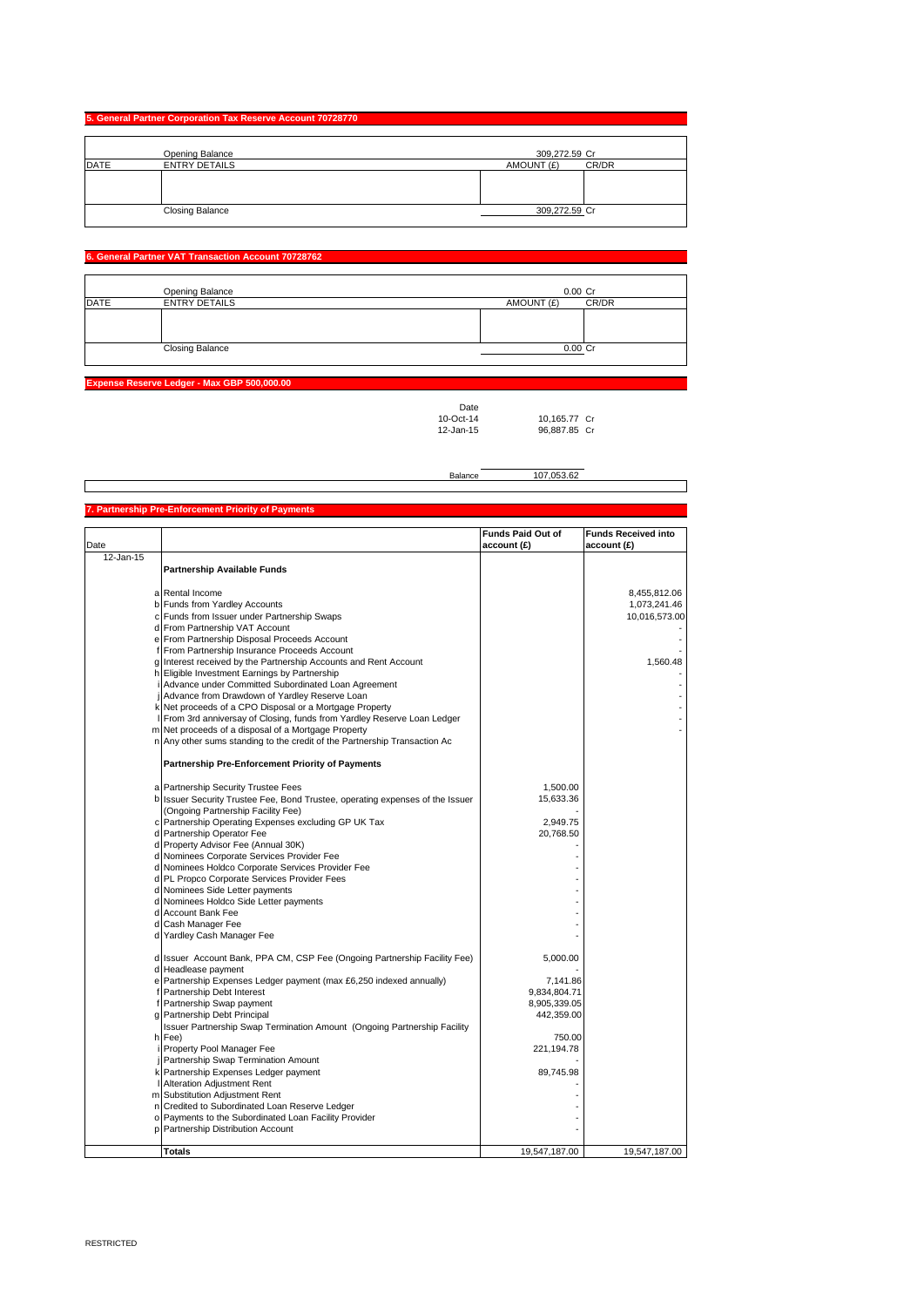|             | Opening Balance        | 23,776.82 Cr     |       |
|-------------|------------------------|------------------|-------|
| <b>DATE</b> | <b>ENTRY DETAILS</b>   | AMOUNT (£)       | CR/DR |
| 03-Nov-14   | Interest               | 130.11 Cr        |       |
| 01-Dec-14   | Interest               | 2.75 Cr          |       |
| 02-Jan-15   | Interest               | $3.15$ Cr        |       |
| 13-Jan-15   | <b>Swaps Receipts</b>  | 18,921,912.05 Cr |       |
| 13-Jan-15   | Swap Pays              | 18,921,912.05 Dr |       |
| 13-Jan-15   | Partnership Debt       | 10,297,797.07 Cr |       |
| 13-Jan-15   | Expenses               | 20,633.36 Dr     |       |
| 13-Jan-15   | <b>Notes</b>           | 10,277,163.71 Dr |       |
| 13-Jan-15   | <b>Issuer Profit</b>   | 750.00 Cr        |       |
|             |                        |                  |       |
|             | <b>Closing Balance</b> | 24,662.83        |       |

### **9. Issuer Pre-Enforcement Priority of Payments**

|           |                                                                                       | <b>Funds Paid Out of</b> | <b>Funds Received into</b> |
|-----------|---------------------------------------------------------------------------------------|--------------------------|----------------------------|
| Date      |                                                                                       | account (£)              | account (£)                |
| 13-Jan-15 |                                                                                       |                          |                            |
|           |                                                                                       |                          |                            |
|           | <b>Issuer Available Funds</b>                                                         |                          |                            |
|           |                                                                                       |                          |                            |
|           | a Funds due to Issuer under Partnership Swap Agreement                                |                          | 8,905,339.05               |
|           | b Amounts due to Issuer in respect of Partnership Loan                                |                          | 10,298,547.07              |
|           | c Any amount due to Issuer under Issuer Swap Agreement                                |                          | 10,016,573.00              |
|           | d Interest Received by Issuer on Transaction Account                                  |                          | 136.01                     |
|           | e Eigible Investment Earnings                                                         |                          | 0.00                       |
|           |                                                                                       |                          |                            |
|           |                                                                                       |                          |                            |
|           | <b>Issuer Pre-Enforcement Priority of Payments</b>                                    |                          |                            |
|           | a Bond Trustee Fee                                                                    |                          |                            |
|           | a Issuer Security Trustee Fee                                                         | 1,200.00                 |                            |
|           |                                                                                       | 1,500.00                 |                            |
|           | b Issuer Operating Expenses<br>c Issuer/Issuer Holdco Corporate Services Provider Fee | 12,933.36<br>0.00        |                            |
|           |                                                                                       |                          |                            |
|           | c Paying Agent Fee<br>c Account Bank Fee                                              | 500.00                   |                            |
|           |                                                                                       | 750.00                   |                            |
|           | c Cash Manager Fee<br>d Bond Interest                                                 | 3.750.00                 |                            |
|           |                                                                                       | 9,834,804.71             |                            |
|           | d Bond Principal                                                                      | 442.359.00               |                            |
|           | d Issuer Swap Provider                                                                | 8,905,339.05             |                            |
|           | d Partnership Swap payment                                                            | 10,016,573.00            |                            |
|           | e Issuer Profit                                                                       | 750.00                   |                            |
|           | Swap Subordinated Amounts                                                             |                          |                            |
|           | g Issuer Partnership Swap Termination Amount                                          |                          |                            |
|           | h Issuer Transaction Account                                                          | 136.01                   |                            |
|           | <b>Totals</b>                                                                         | 29.220.595.13            | 29.220.595.13              |
|           |                                                                                       |                          |                            |

# **10. Yardley Rent Account 70729168**

|              | Opening Balance        | 57.317.78 Cr    |       |
|--------------|------------------------|-----------------|-------|
| <b>DATE</b>  | <b>ENTRY DETAILS</b>   | AMOUNT (£)      | CR/DR |
|              |                        |                 |       |
| 10-Oct-14    | Savills Payment        | 10,487.00 Cr    |       |
| 10-Oct-14    | Savills Payment        | 108,607.00 Cr   |       |
| 21-Oct-14    | Savills Payment        | 12,131.38 Cr    |       |
| 05-Nov-14    | Savills Payment        | 12,170.75 Cr    |       |
| 05-Nov-14    | Savills Payment        | 25,384.97 Cr    |       |
| 09-Dec-14    | Savills Payment        | 9,497.03 Cr     |       |
| $09$ -Dec-14 | Savills Payment        | 26,289.78 Cr    |       |
| 23-Dec-14    | <b>Tesco Stores</b>    | 640,808.80 Cr   |       |
| 06-Jan-15    | Savills Payment        | 14,001.74 Cr    |       |
| 06-Jan-15    | Savills Payment        | 156,545.23 cr   |       |
| 12-Jan-15    | <b>Yardley Rent</b>    | 1,073,241.46 Dr |       |
|              |                        |                 |       |
|              | <b>Closing Balance</b> | 0.00 Cr         |       |